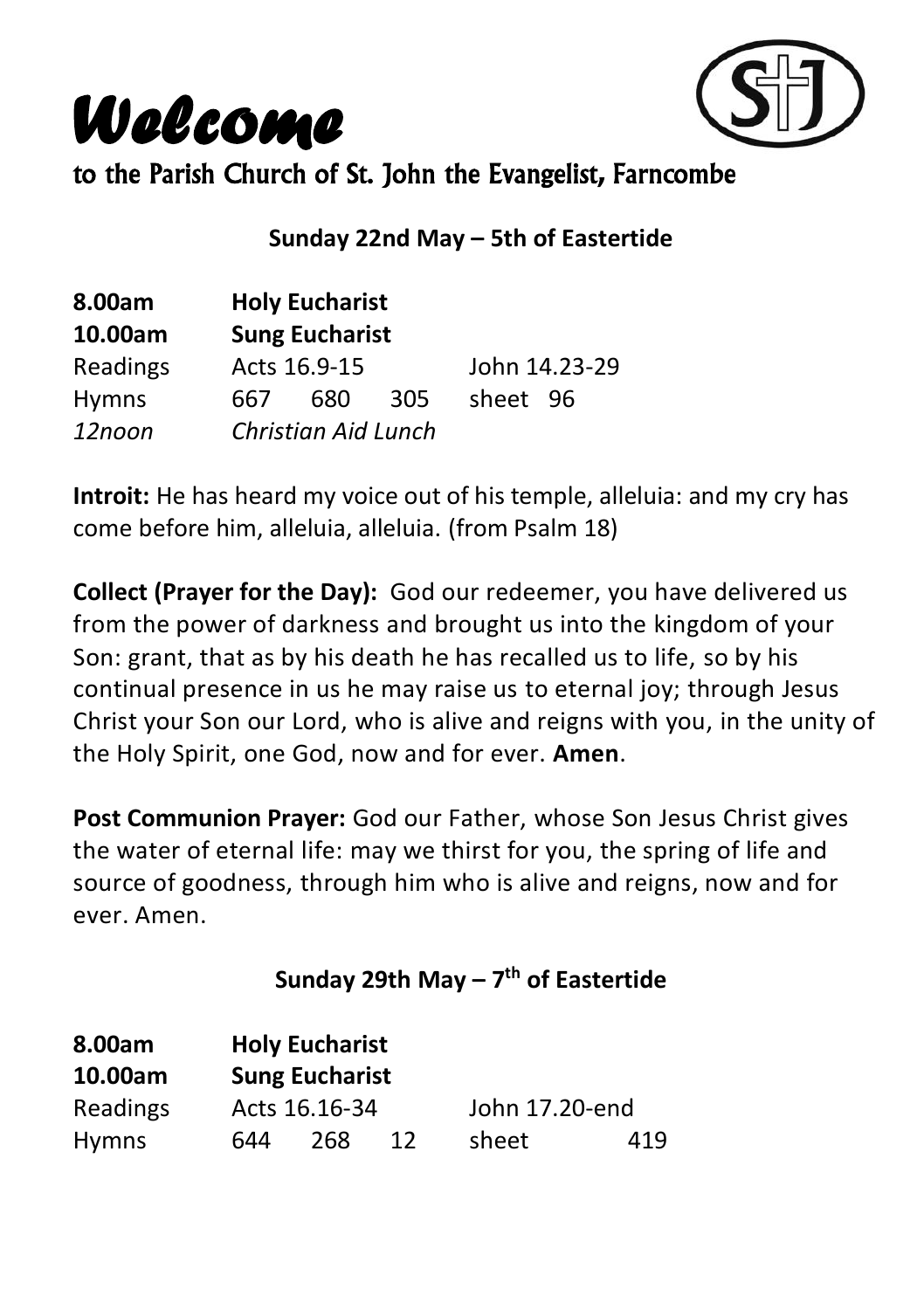## **Prayer Suggestions**

| The World:                | The war in Ukraine; heatwaves in Pakistan & India |
|---------------------------|---------------------------------------------------|
| <b>The Global Church:</b> | The Episcopal Church of Scotland, and its Primus, |
|                           | Mark Strange                                      |
| <b>The Diocese:</b>       | The Living in Love and Faith initiative           |
| The Deanery:              | The parish of Shottermill, and the incumbent Jenn |
|                           | Riddleston                                        |
| The Parish:               | Carers, health visitors and district nurses       |

# **Those who are sick**

Sophie

Jo Stacey **Barry Butcher** 

## **Those who have died recently**

| Annelise Simpson | Keith Powell |
|------------------|--------------|
|------------------|--------------|

#### **Anniversaries of death**

Dot Court Doris Pullen Jessie Paice Alan Potter

## **Within the Parish Sunday**  Upper Manor Road **Monday** Walnut Tree Gardens **Tuesday** Warramill Road **Wednesday** Warren Road **Thursday** Waterside Close **Friday** Wellington Place **Saturday** Wey Court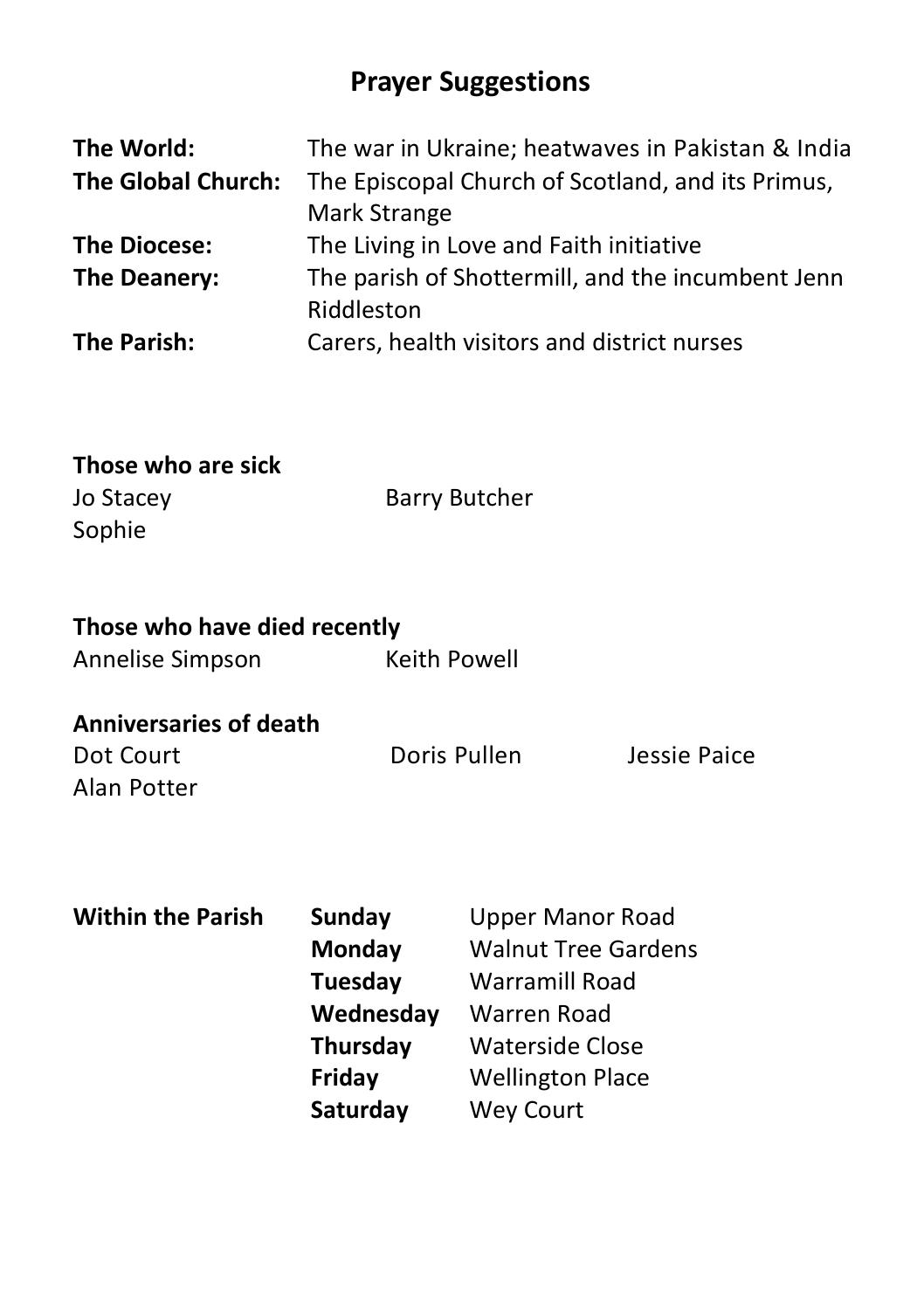## **This Week**

|                      |                                    | Starts @           |                |
|----------------------|------------------------------------|--------------------|----------------|
| Monday 23rd          | St Edmunds Toddler Group           | 10.30am            | Church Room    |
| Tuesday 24th         | Slimming World 9.30am, 5.30pm, 7pm | Church Room        |                |
|                      | Midweek Eucharist                  | 10.30am            | Lady Chapel    |
| Wednesday 25th       | <b>Pilates</b>                     | 10.00am            | Church Room    |
|                      | <b>Balance Class</b>               | 11.15am            | Church Room    |
|                      | Kettle's On! Jubilee Tea           | 2.00pm             | Church Room    |
|                      | Church Club                        | 3.00 <sub>pm</sub> | Infants School |
|                      | <b>PCC Meeting</b>                 | 7.30pm             | Church Room    |
| Thursday 26th        | Eucharist                          | 12noon             | Church         |
| <b>ASCENSION DAY</b> | Rainbows                           | 3.45pm             | Church Room    |
|                      | Dance Class                        | 5.15pm             | Church Room    |
|                      | Evening Prayer (CTIGD)             | 6.00pm             | Church         |
|                      | Bring-and-share Supper             | 6.30pm             | Church         |
| Friday 27th          | <b>Toddler Group</b>               | 10.30am            | Church Room    |
|                      | <b>Toddler Praise</b>              | 11.45am            | Church         |
| Saturday 28th        | <b>CTIGD Prayer Breakfast</b>      | 8.30am             | Church         |
|                      | Organ practice                     | 9.00am             | Church         |
|                      | Dance Class                        | 9.00am             | Church Room    |
|                      | <b>Quiet Garden Working Party</b>  | 9.30am             | Garden         |
|                      | <b>Thanksgiving Service</b>        | 12.00pm            | Church         |
|                      | Party                              | 3pm                | Church Room    |

#### **Hymn**

**1 King of glory, King of peace, I will love Thee; and that love may never cease, I will move Thee. Thou hast granted my request, Thou hast heard me; Thou didst note my working breast, Thou hast spared me.**

**2 Wherefore with my utmost art I will sing Thee, and the cream of all my heart I will bring Thee. Though my sins against me cried, Thou didst clear me; and alone, when they replied, Thou didst hear me.**

**3 Sev'n whole days, not one in sev'n, I will praise Thee; in my heart, though not in heav'n, I can raise Thee. Small it is, in this poor sort to enroll Thee: e'en eternity's too short to extol Thee.**